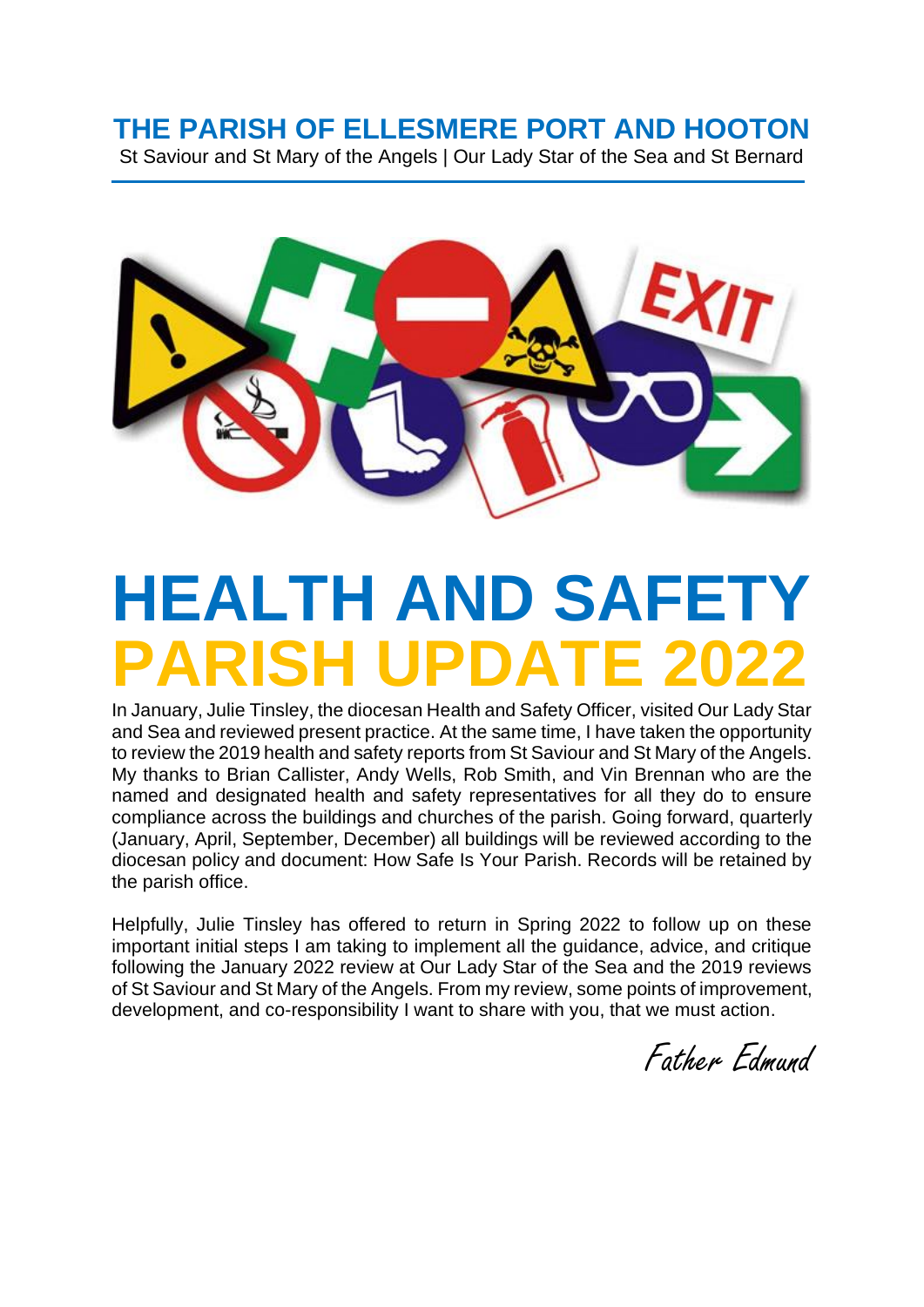#### **FIRE SAFETY**

We need named and designated fire marshals across the three churches of the parish. The responsibility would be to raise the alarm, be familiar with the fire evacuation policy and procedure, to contact the emergency services, to ensure fire exits are clear and unlocked before Masses and other services, to direct the congregation towards the fire evacuation point. Ideally, all parishioners would be confident in following the fire evacuation plan, but designated individuals – as many as possible – would be a huge assistance to us in ensuring we meet our legal responsibility. Please contact the parish office to simply allow us to put your name down as a 'fire marshal' – full policy and procedure will be shared with the parish in any event but having named individuals is a huge help! It does not entail any day-to-day responsibility or legal duty!

We also need to ensure a fire drill takes place at each church annually. I will designate a particular Sunday for this in due course, to meet our legal responsibilities. I have ordered additional signage and fire extinguishers where these were required by the recent inspection. Fire evacuation points will be identified and labelled at each church and hall. The external doors at the Parish Centre and Our Lady Star of the Sea require Fire Exit Keep Clear signs for the Whitby Road side of the doors, so that others do not block or obstruct this important exit. These signs have been ordered.

# **ACCIDENT BOOK AND NEAR MISS REPORTING**

There ought to be accident books available at each of the churches and halls and this is being reviewed. If any accident takes place, please take responsibility for reporting and recording what happened and what action was taken, eg use of First Aid kits or contacting the emergency services. This includes accidents that might have happened, so that hazards can be identified and any actions followed up and recorded that they have been remedied.

# **AD HOC RISK ASSESSMENTS**

When particular services or special Masses are held, or concerts, or performances, etc ad hoc risk assessments are required. Many of these are pro forma from the diocese, for example for Holy Week, Easter, Christmas, etc. If you are planning a particular event at Stanley Hall, St Saviour, or Our Lady Star of the Sea Parish Centre, a risk assessment is required. Copies available from the parish office.

# **FOOD HYGIENE**

Food Hygiene certification is necessary at all three churches for the provision of tea and coffee after Mass and other social occasions. Again, it would be very helpful that those involved complete an online course in food hygiene, which the parish can cover the cost of, in order to meet current regulations. Likewise, the kitchens at Our Lady Star of the Sea, Stanley Hall, and St Saviour need to be up to present standards of fixtures, fittings, food storage, etc.

# **CHURCH CLEANING**

Storage of cleaning products and materials have to follow guidance regarding safe storage of hazardous materials, in designated cupboards with proper signage. Again, this for the whole parish buildings and site. I have ordered additional signage for hazardous materials and cleaning processes.